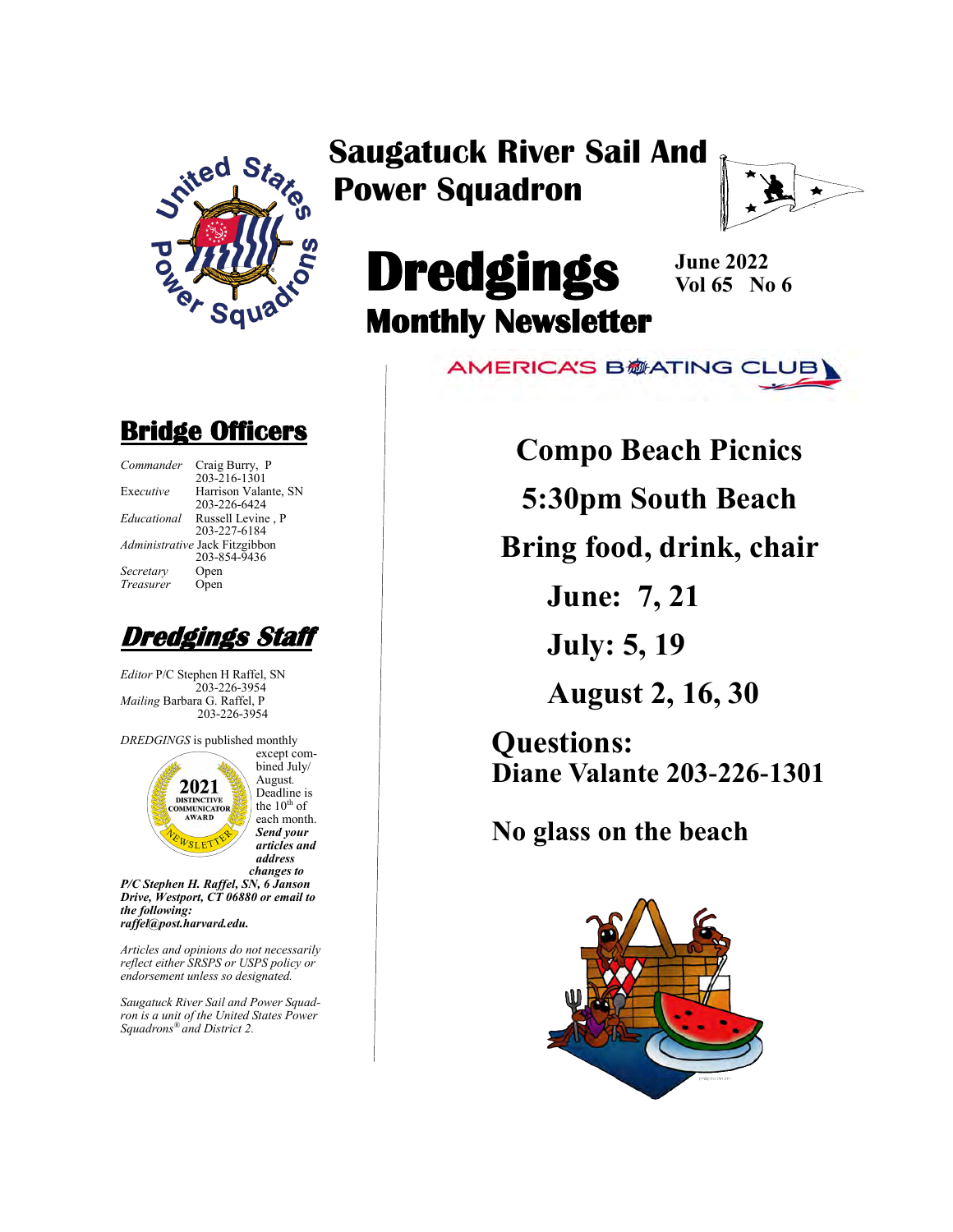### **COMMANDER'S MESSAGE**



Compo Marina is open and boats are starting to fill the slips. There has been a very noticeable increase in the number of boats now occupying their slips. Even the storage racks are starting to fill up. While the water is still very cold extra caution is necessary not only for the big boats but

especially for the kayaks, sunfish and standup paddlers.

The Compo Beach picnic dates are listed on page 1. Note that the first picnic is June 7. These are a very informal gathering of members to sit around, chat and enjoy the cool evening breezes at our beautiful Compo Beach. Grills are available if you want to cook your dinner. Beach stickers are required to get into the beach. If you don't have one, tell the guard you are attending the SRSPS picnic. We have made arrangements for guest cars.

Remember you are responsible for the safety of all onboard your vessel. Only when the hook goes down is it time to enjoy an adult beverage.

> Craig Burry, P Commander



If you aren't getting notice of *Dredgings* and other Squadron information by email, it is because we don't have your current email address. Send it to raffel@post.harvard.edu.

### **Do You know the Answers?**

- 1. Will a boat float higher or lower in fresh water?
- 2. Why is it possible that heading into a very heavy sea you can harm the power train?
- 3. Synthetic sails can be adversely affecte by what two major things?
- 4. To determine the distance you would cover, what simple formula would you use?

#### **ANSWERS**

- *1.* Higher in fresh water salt water will add support.
- *2.* If the propellers come out of the water, That puts a strain on the system .
- *3.* Letting the sails flap and ultraviolet light.
- *4.* 60DST (Distance = Speed x Time).

### **Education Report**

We hope to offer an on-the-water boat handling course in June. Details are still being finalized. We hope to have the full details in the next issue of *Dredgings.*

> Russell Levine, P SRSPS SEO

## **Mill Pond Westport, CT**



Photo E. Bruce Boner Printed with permission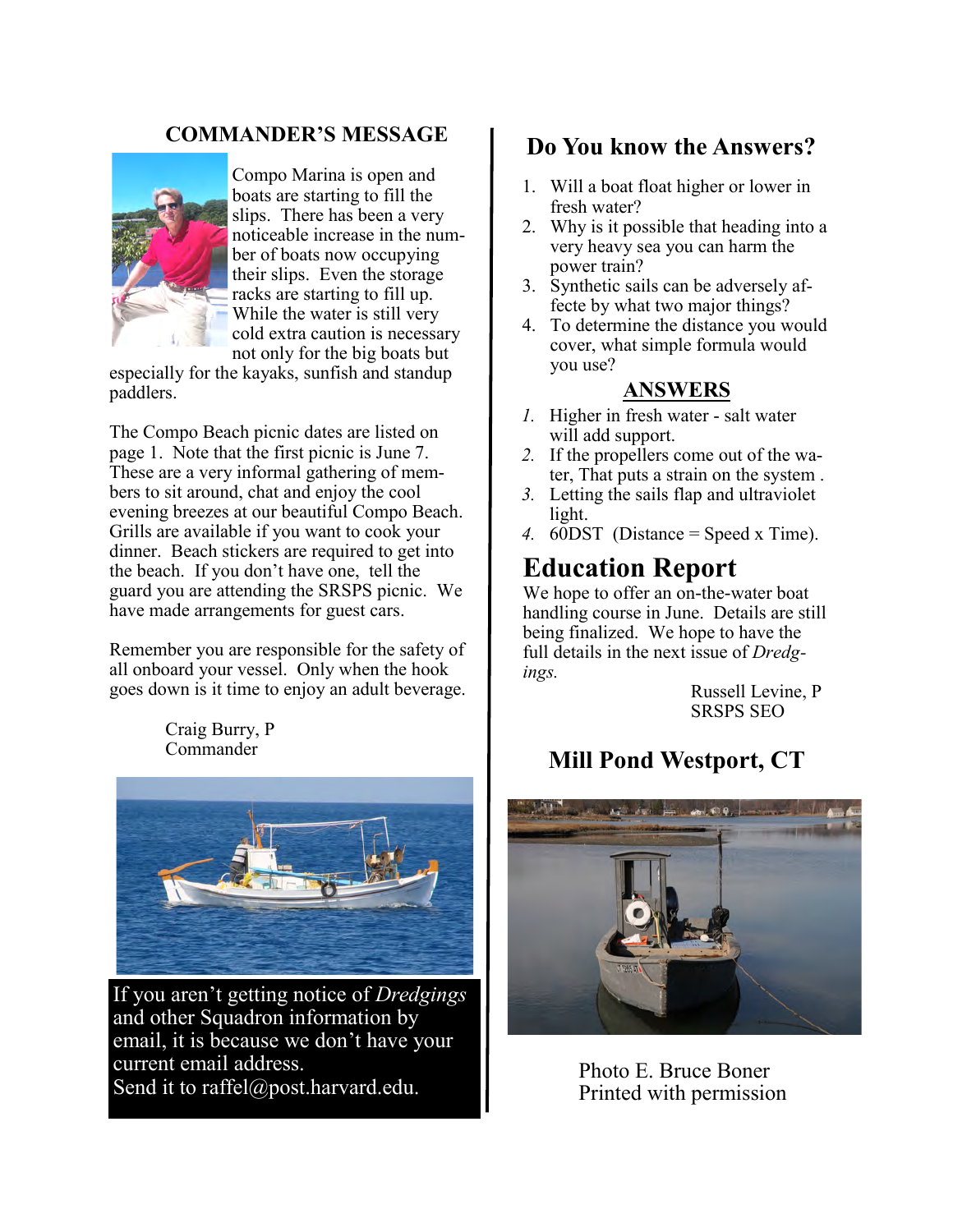U.S. Department of **Homeland Security United States Coast Guard** 



It was recently announced that there will be a large Coast Guard investment in the Northeast with a \$35 million recapitalization of current Coast Guard facilities at Base Boston and acquisition of six new Fast Response Cutters at a cost of \$380 million.



The FRCs are the Coast Guard's newest cutter class replacing the Legacy Island Class Patrol Boats and will operate throughout the Coast Guard's First District from New York, to the Canadian border. These cutters are designed for missions including:

- search and rescue
- fisheries law enforcement
- drug and migrant interdiction
- port, waterways, and coastal security national defense

In addition, the Coast Guard will increase personnel presence in the area with 222 new Coast Guard members to crew and maintain the cutters. These new crews are expected to have an annual economic impact of \$45 million on the local economy.

# **Sea Tow Survey**

**Here are the results of a recent survey of its members. There were 7,800 respondents to the survey.**

**66%** Do not plan to make any upgrades or overhauls to their boats this year

**53%** Say they will not spend less time boating even with the high price of fuel.

**52%** Say will vacation by boat this summer or are seriously considering it.

#### **How the respondents use their boats**:

**49%** Recreational fishing

**36%** Lunching, Cruising locally, Boating close to home.

**8%** Water recreation, Water sports, swimming.

**5%** Destination travel, Lodging by boat

### **Swim Across the Sound**

Each Summer, swimmers cross the Long Island Sound from Port Jefferson to Captain's Cove Seaport in Bridgeport. The 2021 Swim raised approximately \$250,000 to support oncology programs and provide financial assistance to cancer patients and their families so they can focus on their health and healing. Contact Captain's Cove to register as a swimmer, a boat captain or a general overall volunteer.

*There are no atheists at sea. Even the most stoic of seaman become most prayerful.*

Linda Greenlaw *Seaworthy*